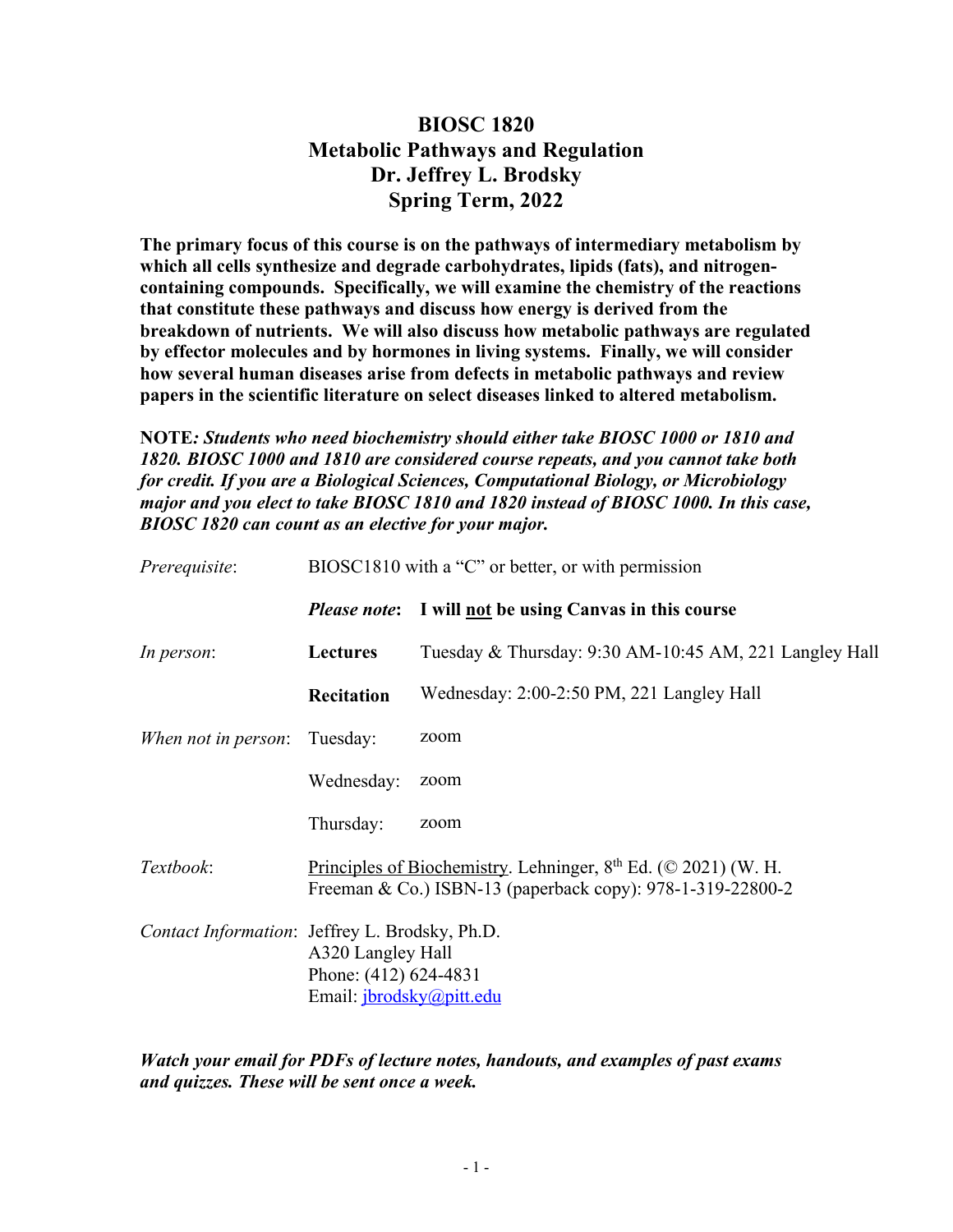*Students are required to attend and ask questions at three office hour meetings before the midterm, and three office hour meetings between the midterm and final exam.* 

## **Undergraduate Teaching Assistants**

Vaibhav Gupta Email: Gupta.V@pitt.edu Office Hours: **Tues & Thurs, 9-9:30 AM, 221 Langley Hall** 

Bethany Hileman Email: BAH105@pitt.edu Office Hours: **Tues 5 PM, Hillman Library Ground Floor, & Zoom**

Alvin Liu Email: all197@pitt.edu Office Hours: **Tues 9-10 PM, Hillman Library Ground Floor, & Zoom** 

Daisy Mandl Email: TCM43@pitt.edu Office Hours: **Wedn 1 PM, Langley Lobby**

Hannah Moore Email: HEM74@pitt.edu Office Hours: **Wedn 9 AM, Zoom** 

Kate Querry Email: KEQ4@pitt.edu Office Hours**: Wedn 10 AM, Crawford 242 & Zoom** 

*Format*: Lectures on Tuesday and Thursday will cover topics presented in the textbook. Handouts containing key information will be provided, but you are responsible for supplementing these notes with additional information presented in the lecture. The recitation sections on Wednesday will alternate between lectures, short quizzes on the material covered in the lecture/textbook, and discussions of papers drawn from the scientific literature on diseases that arise from metabolic disorders. Material presented in the recitations will appear on in-class quizzes. The overall amount of material that we will cover in this course is formidable: The **only** way to succeed is by regular attendance and participation, frequent reviews of your lecture notes, and reading the textbook and supplemental materials before lectures.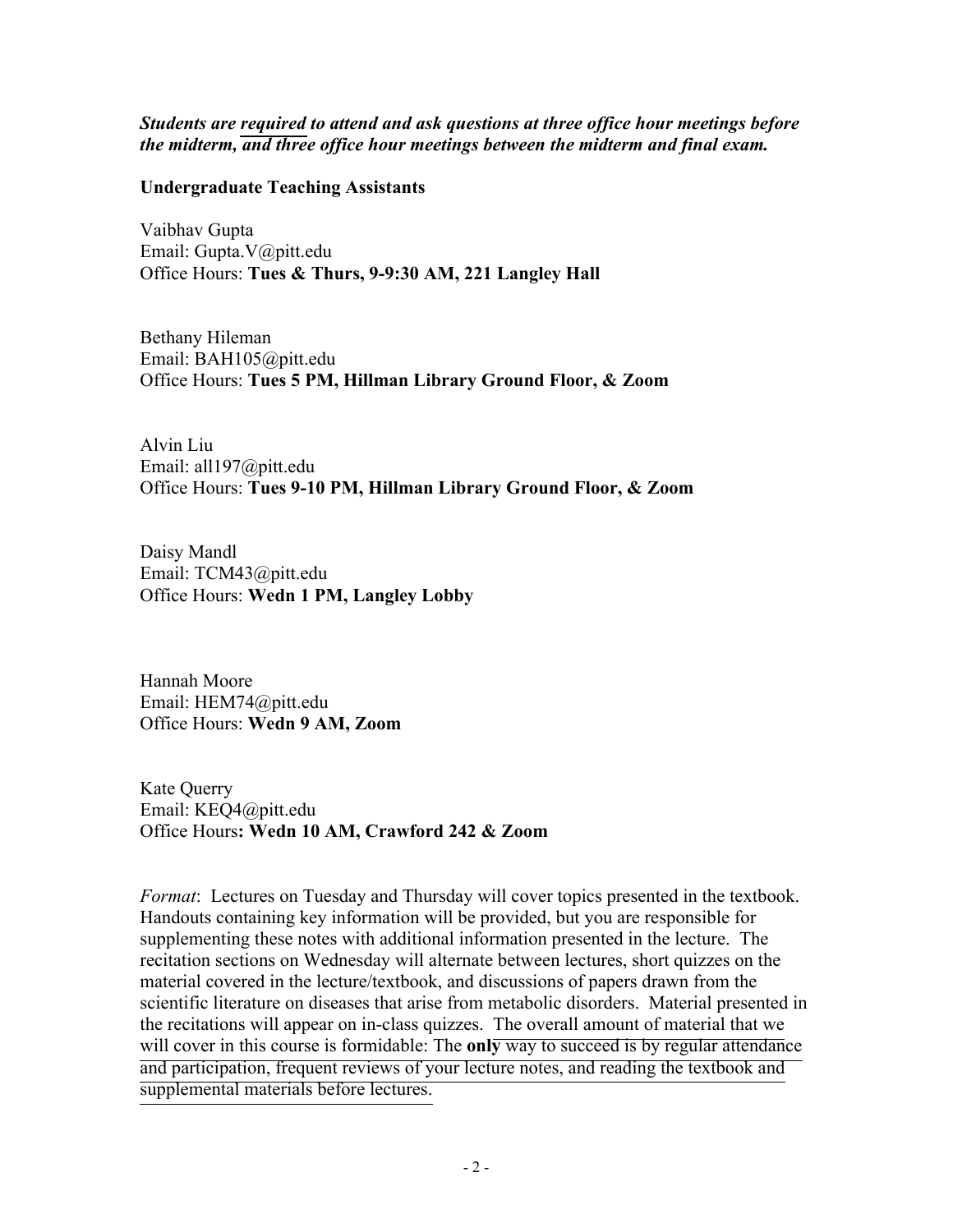*Grade*: There will be one mid-term exam that will constitute 33% of your grade, and a final exam that will constitute another 33% of your grade. The final will not cover the entire course, but only material presented in the second half of the course. There will also be 6 quizzes given throughout the semester during recitation sections (see above) the lowest grade will be dropped—and the remaining five quizzes will also total 33% of your grade. The final 1% of your grade is based on attendance at office hours.

*Absences*: If you miss the mid-term and/or the final due to an excused absence (written proof is required), a make-up exam will be given at the instructor's convenience. If the final exam is missed, then you will receive a "G" grade that will be converted into a letter grade once a make-up final exam is completed. If you miss a quiz, this will be counted as a "0" and will be dropped. If you miss more than one quiz with an excused absence, the remaining quizzes will be scaled to equal one-third of your final grade.

*Students in this course will be expected to comply with the University of Pittsburgh's Policy on Academic Integrity: Student Obligations. Any student suspected of violating this obligation for any reason during the semester will be required to participate in the procedural process, initiated at the instructor level, as outlined in the University Guidelines on Academic Integrity. This may include the confiscation of an examination of any individual suspected of violating University Policy. A minimum sanction of a zero score for the quiz or exam will be imposed.* 

*If you have a disability for which you are or may be requesting an accommodation, you are encouraged to contact me and the Office of Disability Resources and Services, 140 William Pitt Union, Monday–Friday, 8:30 am to 5:00 pm (412-648-7890) as early as possible in the term. Disability Resources and Services will verify your disability and determine reasonable accommodations for this course.*

*To ensure the free and open discussion of ideas, students may not record classroom lectures, discussions and/or activities without the advanced written permission of the instructor, and any such recording properly approved in advance can be used solely for the student's own private use.*

*Each student is issued a University email address (username@pitt.edu) upon admittance. Students are expected to read email sent to this account on a regular basis. Failure to read and react to University communications in a timely manner does not absolve the student from knowing and complying with the content of the communications. The University provides an email forwarding service that allows students to read their email via other service providers (e, g., Hotmail, AOL, Yahoo). Students that choose to forward their email from their pitt.edu address to another address do so at their own risk. If email is lost as a result of forwarding, it does not absolve the student from responding to official communications sent to their University email address. To forward email sent to your University account, go to http://accounts.pitt.edu (login to your account, click on Edit Forwarding Addresses, and follow the instructions on the page.*